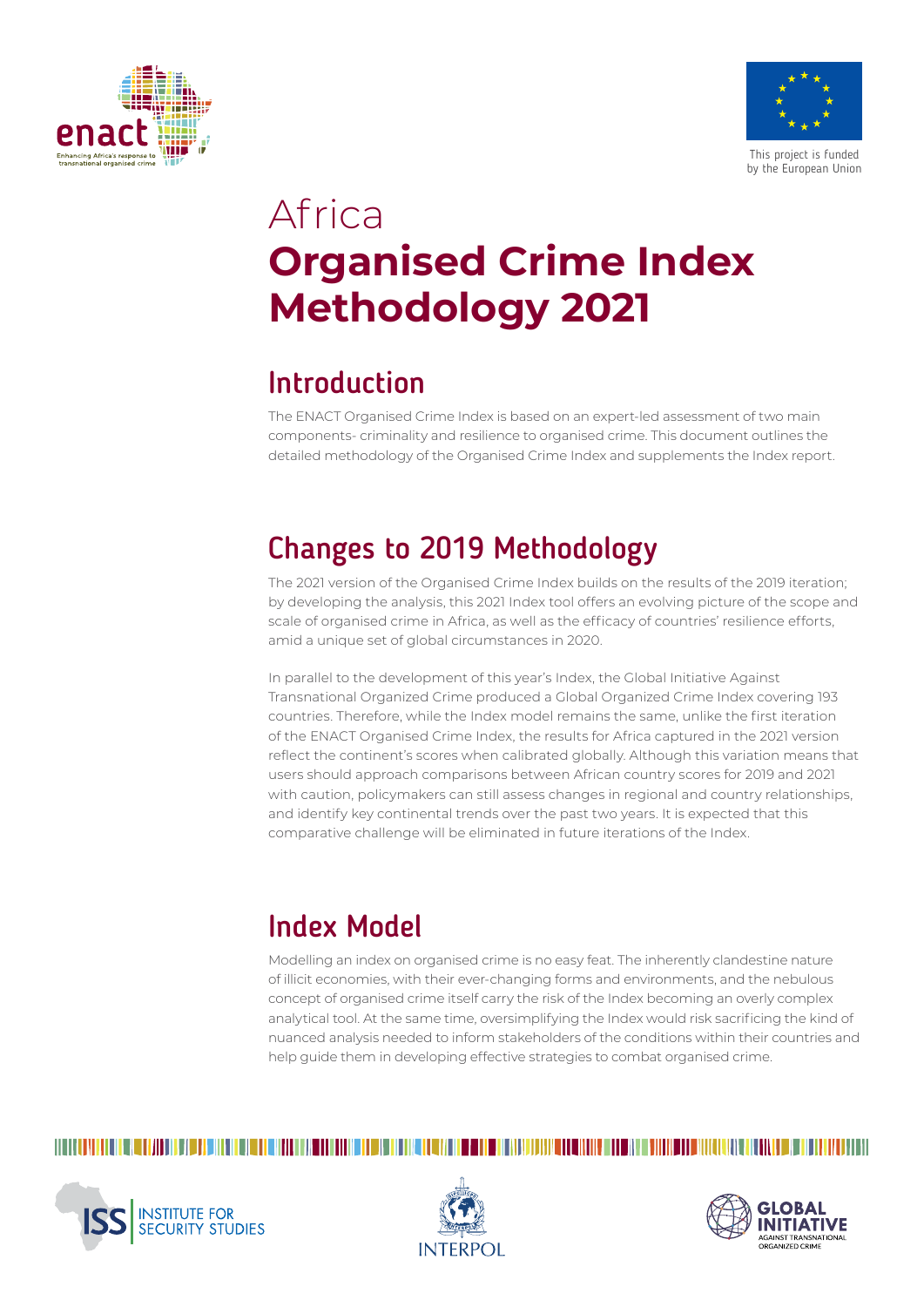With this in mind, the ENACT Organised Crime Index is based on three constituent elements:

- **• The scope, scale and impact of specific criminal markets.**
- **• The structure and influence of criminal actors.**
- **• The existence and capacity of countries' resilience measures against organised crime.**

These are then used to assign each country a criminality score and a resilience score. Both components of the Index, criminality and resilience, are scored by experts

based on data collected and research carried out by the Index team, as well as on their own knowledge and expertise.

All elements of each component and subcomponent were evenly weighted. While no explicit weightings were applied, implicit weighting does exist. For example, drug markets clearly predominate in the illicit economies considered in the criminality component of the Index, even though heroin, cocaine, cannabis and synthetic drugs are considered as independent illicit markets. Nevertheless, this majority does reflect the predominance of drugs in terms of value when compared to other criminal markets.

### **Figure 1: How to read the pyramid representations of the Index**

## Pyramid width and height

The **criminal markets** score is represented by the pyramid base size and the **criminal actors** score is represented by the pyramid height on a scale ranging from 1 to 10.





# Panel height

The **resilience score** is represented by the panel height, which can be identified by the side of the panel.

## Africa average score

The pyramid shape represents the criminality score, the average between criminal actors and criminal markets.

The overall **criminality** score for Africa is 5.17. This score is composed by a 4.94 score for **criminal markets**, and 5.40 score for **criminal actors**. The **resilience** score is 3.80.

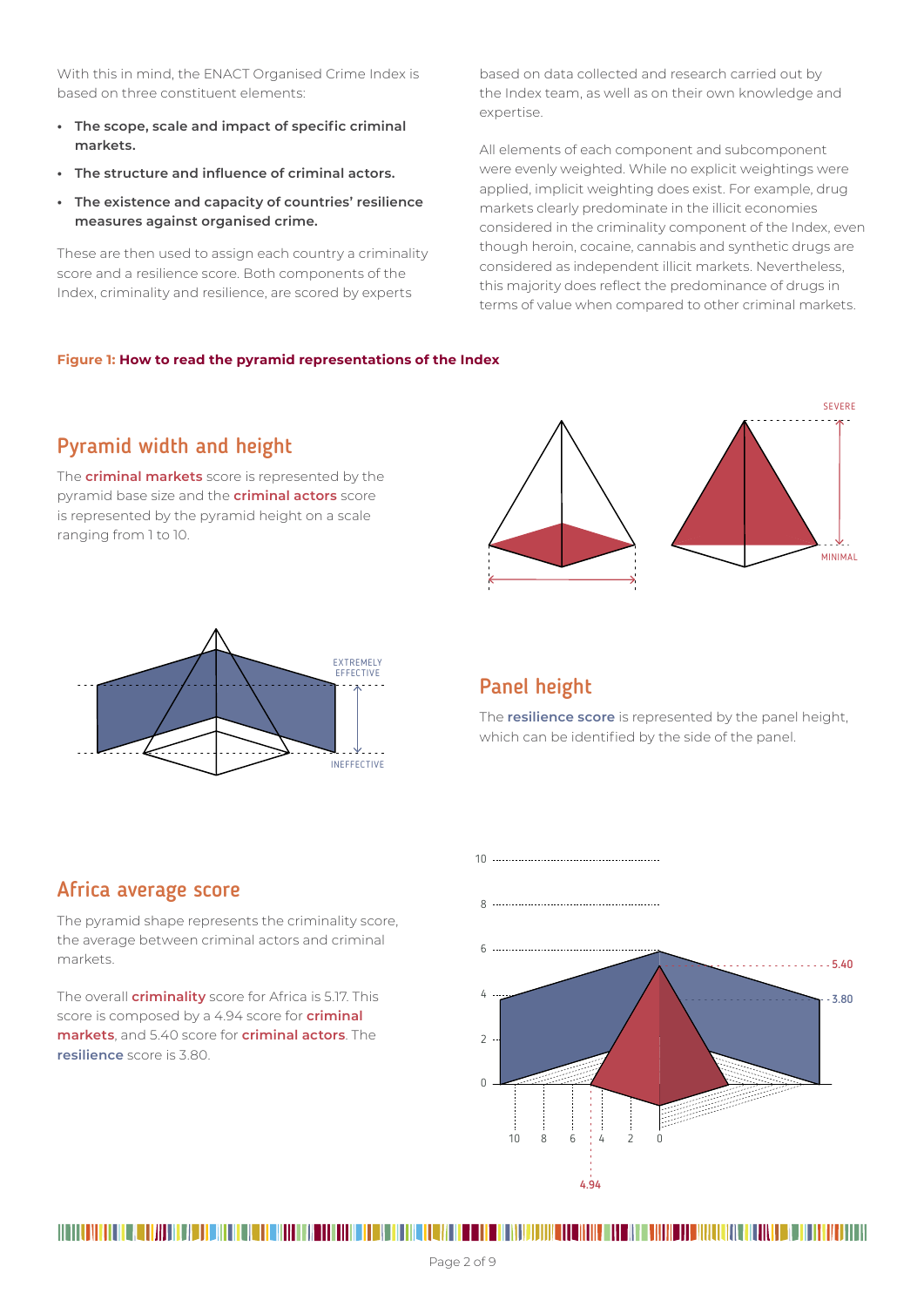# Criminality score

The countries in the Index are led by their criminality score, which comprises two subcomponents. The first reflects the prevalence of criminal markets. This subcomponent considers both the forms of organised crime as well as their scope, scale and impact, and classifies manifestations of crime within 10 illicit markets. If applicable, each crime type is disaggregated into sub-crime types or 'commodities' (i.e. their lowest denominator), under a commodity-based measurement framework.

ENACT undertook an extensive literature review and commissioned thematic expert papers, identifying illicit economies by balancing the availability of data with the feasibility of integration into a state-centric tool and considering global priorities. In order to maintain methodological consistency and a high degree of comparability between subsequent iterations of the Index, the 2021 Index, includes the 10 criminal markets covered by the 2019 iteration.

In assessing criminal markets, the Index considers both the value and reach of each market. While the value refers to the entire value chain (e.g., from income generated from the production of the commodity to profits earned selling finished products), reach may be thought of as the non-monetary impact of a criminal market – in other

words, the level of pervasiveness that a particular illicit market has achieved in a society. The 'reach' of a market may be determined by a number of factors, including the number of people affected; the number or kinds of victims; the extent of illicit flows; the degree of violence involved in the market; and whether the commodity is in decline and/or renewable. The evaluation of both the value and reach of each criminal market is based on expert assessments and supplemented with information gathered during the data-collection period.

To focus solely on criminal markets, however, offers a limited lens through which to view the evolving organised crime landscape in a given country. The term 'organised' does not reflect the activity being undertaken, but rather the nature of the perpetrators. The other sub-component of the Index's criminality score is criminal actors. Criminal actors refer to the types or structural forms of criminal organisations and their influence in the political, economic and social spheres of the countries they operate in. The criminal actors subcomponent comprises four criminal-actor types:

- **• Mafia-style groups**
- **• Criminal networks**
- **• State-embedded actors**
- **• Foreign actors**



Often, these categories are not always clear-cut or readily definable. Just as forms of illicit activity vary and adapt to changing social, security and economic landscapes, criminal actors may evolve, oscillating between modalities, routes, degrees of violence and commodities in pursuit of material

benefit. For more detailed definitions and explanations, see the 'Guiding Questions' document on the ENACT Organised Crime Index website (see africa.ocindex.net).

### **Figure 2: Features of criminal actor types**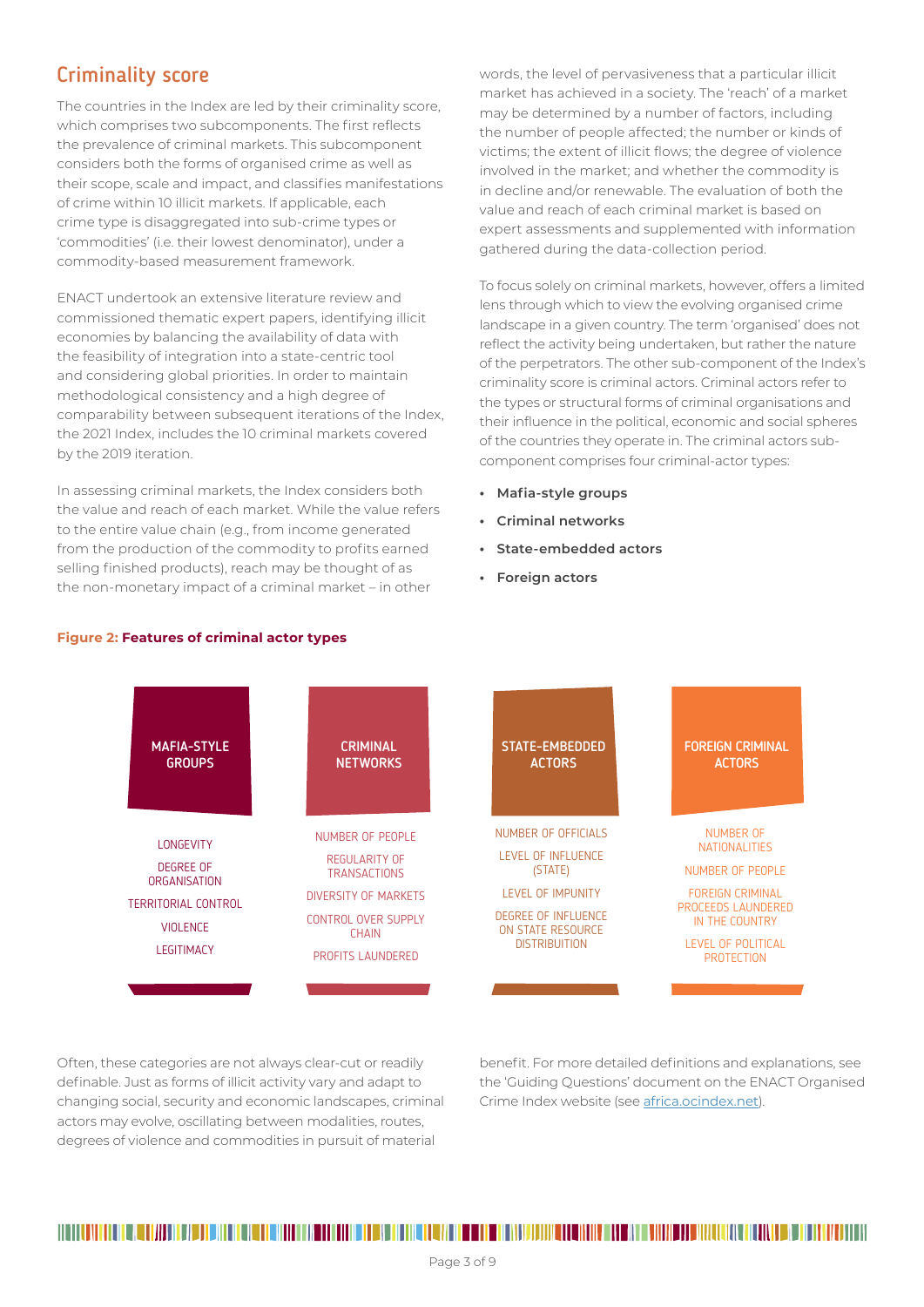

## **Criminal Actors**

- ▲ CA1. Mafia-style groups
- **CA2.** Criminal networks
- **CA3.** State-embedded actors
- **CA4.** Foreign actors

## **Criminal Markets**

- **CM1.** Human trafficking
- **CM2.** Human smuggling
- **CM3.** Arms trafficking
- **CM4.** Flora crimes
- **CM5.** Fauna crimes
- **CM6.** Non-renewable resource crimes
- **CM7.** Heroin trade
- **CM8.** Cocaine trade
- **CM9.** Cannabis trade
- **CM10.** Synthetic drug trade

## Resilience score

The ultimate purpose of the Index as an analytical tool is to help identify and implement practical measures to successfully combat organised crime. Whereas the criminality score allows users to identify problems and their scale, the resilience score is an indicator of the kinds and effectiveness of measures that countries have in place to achieve solutions to the problem. Resilience capacity and effectiveness are evaluated to assess the level at which states have established appropriate legal, political and strategic frameworks to address organised crime. The resilience component of the Index therefore provides essential analysis of data that have political and practical repercussions.

The goal of the resilience component of the Index is to help users understand which policies and other responses tangibly reduce the value and reach of organised crime. Although the relationship between resilience and impact may never be linear, the Index does nevertheless identify key response factors. Along with the other two elements of the tool, these provide a means by which states can monitor and evaluate the success of their interventions, and a base from which to develop new anti-organised crime strategies.

In determining the overall resilience scores, the Index identifies 12 underlying 'building blocks' of country resilience to organised crime, covering a range of areas, including political leadership, policies and laws, government transparency and economic regulatory capacity, among others. Although each building block is treated as a discrete indicator of resilience, natural groupings of the resilience blocks do emerge, reflecting the political, legal, criminal justice, economic and social spheres of society that have the potential to provide holistic and sustainable responses to organised crime. The resilience blocks are presented below.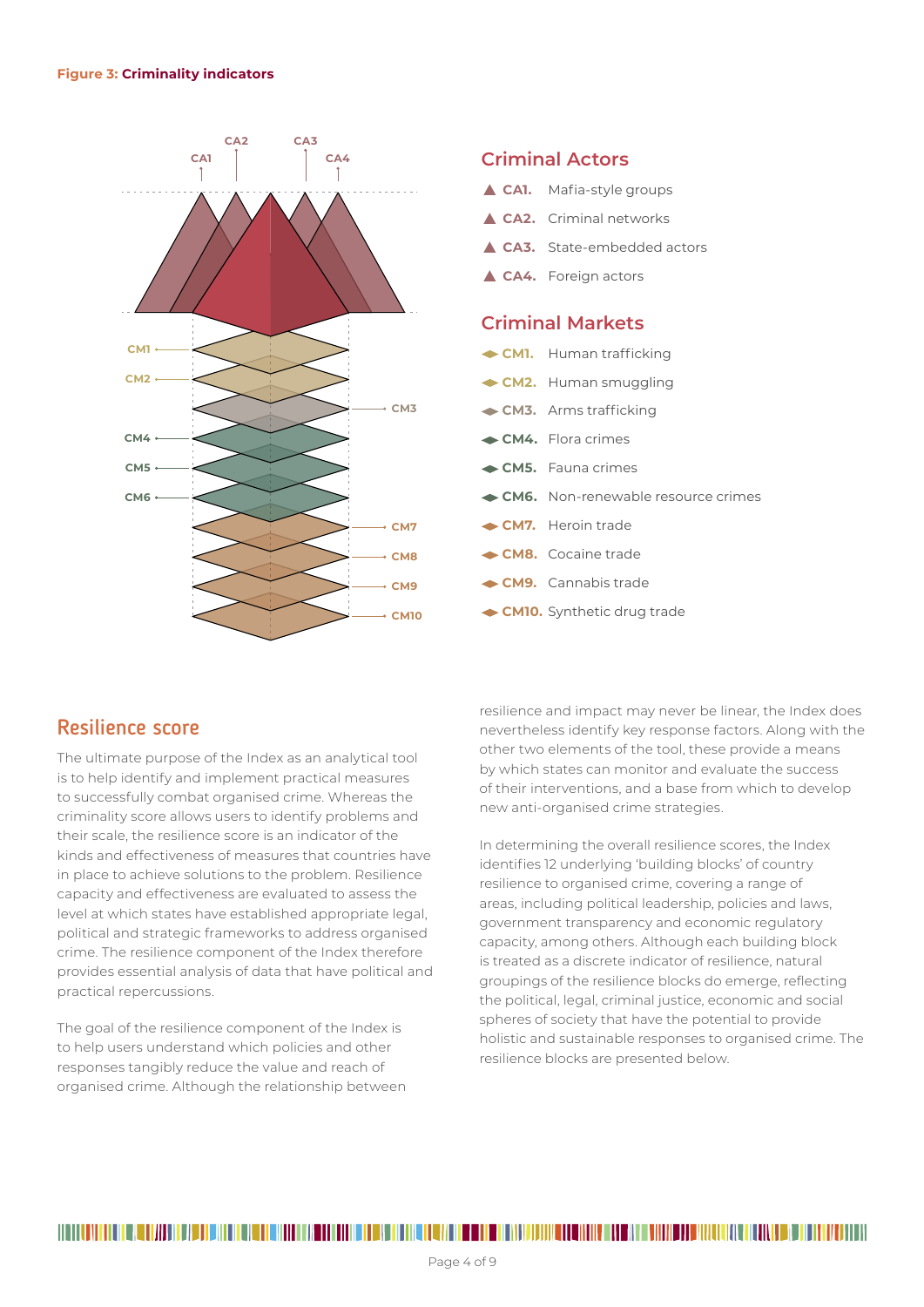### **Resilience indicators**

- **R1.** Political Leadership and Governance
- **R2..** Government Transparency and Accountability
- **R3.** International Cooperation
- **R4.** National Policies and Laws
- **R5.** Judicial System and Detention
- **R6.** Law Enforcement
- **R7.** Territorial Integrity
- **R8..** Anti-Money Laundering
- **R9.** Economic Regulatory Environment
- **R10.** Victim and Witness Support
- **R11.** Prevention
- **R12.** Non-State Actors

Given the wide range of areas and information covered by resilience, it is important to unite the 12 blocks in a meaningful way, and to underscore the importance of a holistic and multisectoral approach to organised crime. In measuring the influence of each resilience block, the Index asks two fundamental questions:

- **• Does the resilience measure or framework exist in a given country?**
- **• Is the resilience measure or framework effective in combating the organised crime conditions in the country?**

The resilience score assesses anti-organised crime measures in place and other state actions that may **R1 R2 R3 R4 R5 R6 R7 R8 R9 R10 R11 R12**

be used to combat organised crime, while noting that capacity and will are precursors to actual implementation. The aim of these two fundamental questions is to ensure that countries' efforts reflect local conditions – it is not to reward or penalise states for having resilience measures in place for organised crime problems that do not exist within their territories.

The Index takes a pragmatic approach by relying on both empirical data and expert assessment in its analysis of resilience capacity and effectiveness. Evaluating resilience in this way is particularly pertinent, as it captures the dynamics of resilience and allows Index users to identify which measures – if any – have been taken to combat organised crime.

# Scoring and verification process

# **Scoring**

Together, criminal markets, criminal actors and resilience are combined in the Index to provide a multifaceted overview of each country's relationship with organised crime and of the impact of illicit flows. While the Index serves as a tool offering a holistic framework of a state's overall relationship to organised crime threats, its constituent elements allow users to disaggregate the information and determine correlations with various impact areas in any given country and/or region.

These components and subcomponents also allow for flexibility in future iterations of the tool. The Index will serve as a longitudinal study, aiming to show how organised crime has evolved, as well as its current state in a particular country. Impact areas are highlighted, adding value over time as the Index develops into a comprehensive picture of individual and global trends. Sharp changes in crime trends, both transnationally and within countries, will be reflected in data gathering and collection. This way, the Index is intended to be used as both a political tool and an assessment, illustrating the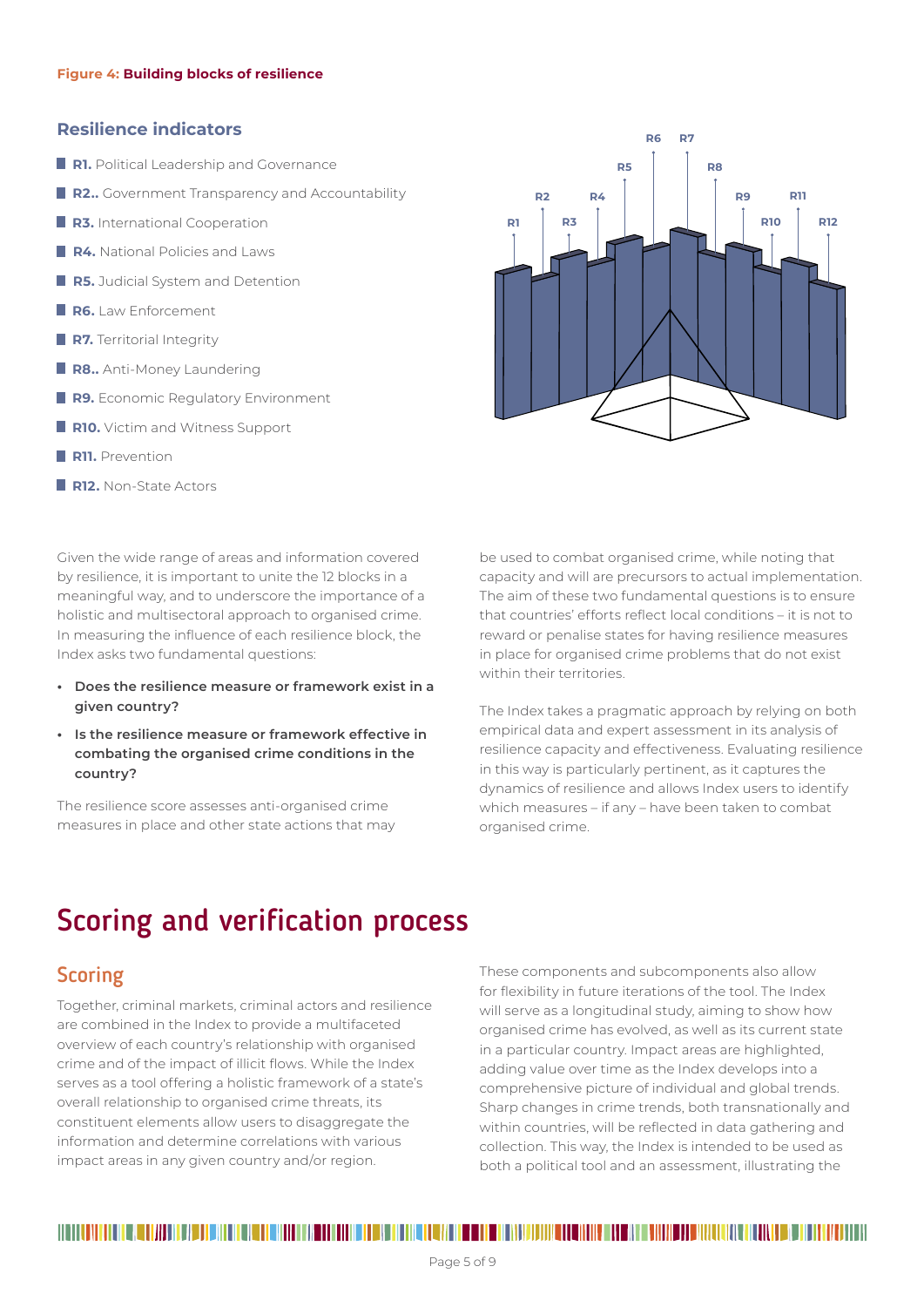effects of specific policies and allowing stakeholders to better refine their efforts to combat organised crime. The scores are based on an expert-led assessment, supplemented with data gathered.

Index scores for all indicators were based on a scale from 1 to 10. For criminality, a score of 1 signifies the best-possible scenario, in which a criminal market or actor group is nonexistent, or no information could be found to indicate their existence. A score of 10 signifies the worst-case scenario, in which no aspect of society is untouched. Conversely, for resilience the scoring system is inverted, with 10 the best possible scenario and 1 the worst. Notably, even if a country exhibited a total absence of a criminal market, actor type or resilience indicator, it was assigned a score of 1. Rather than exclude an indicator completely from the analysis, it was given a minimum score for non-existence to ensure comparability between, and consistency among, countries.

In addition to numeric scores and score justifications, all expert verifiers were asked to provide a 'confidence level' score for each indicator where they provided input. Confidence level scores acted as a safeguard when experts were not knowledgeable about every aspect of a specific country. At the same time, they allowed the ENACT team to cross-reference expert inputs on the same indicator or country. Confidence level scores were based on a scale of 1 to 10. A score of 1 indicates the expert had no knowledge of a particular component. A 10 meant that the expert was completely certain in their verification assessment of a particular component.

All experts asked to verify and/or score were given an overview of the structure and methodology of the Index. A series of documents, including a guiding questions note, framed definitions for each component of the tool; highlighted questions to consider in the assessment of all scores and justifications; and outlined data sets and information gathered that were available for consideration during scoring and/or verification. Additionally, a set of criminality and resilience thresholds were provided to add a framework of standardisation to the assessment process. These documents are available on the website (africa.ocindex.net).

#### **Figure 5: Scoring thresholds – criminality**



#### **Figure 6: Scoring thresholds – resilience**



## Process

The scoring and verification process of the Index involved five stages:

### **1. Initial research**

Extensive open-source research was carried out by the Index team to update the profiles from 2019 for 54 African countries, to reflect any events and changes that took place since the 2019 iteration. The desk research and both qualitative and quantitative data collected by the Index team was consolidated into a so-called 'justification' for each of the 10 criminal markets, four criminal actor-types and 12 resilience indicators.

### **2. Score Review & Adjustment**

The score review and adjustment phase comprised two separate, parallel streams of both country and thematic score reviews. In conjunction with the updated 'justifications', the scores from the 2019 Index were reviewed and adjusted by a set of experts with extensive knowledge on organised crime at a country level. These country experts were asked to review the existing scores and indicator justifications, and provide confidence level scores, based on their own expertise and the data provided from the initial phase. In parallel, another set of experts – thematic experts with expertise in specific criminal markets for a particular region – also verified the scores from the 2019 Index, and the updated justifications.

#### **3. Regional expert group meetings**

Following the consolidation of all scores and justifications from the previous rounds of scoring and review, a subsequent round of verification took place in a series of 24 regional meetings in total, including 5 Africa specific meetings. Experts in attendance were presented with the up-to-date profiles for each country in their respective region and a semi-structured discussion ensued in which experts provided feedback on both the scores and justifications to ensure that scores were accurate in the geographic context and for regional comparisons.

#### **4. Internal calibration**

Following the regional expert group meetings, and taking expert input from previous rounds into consideration, scores were adjusted and calibrated on a global scale, and reviewed a final time by the GI-TOC's regional observatories.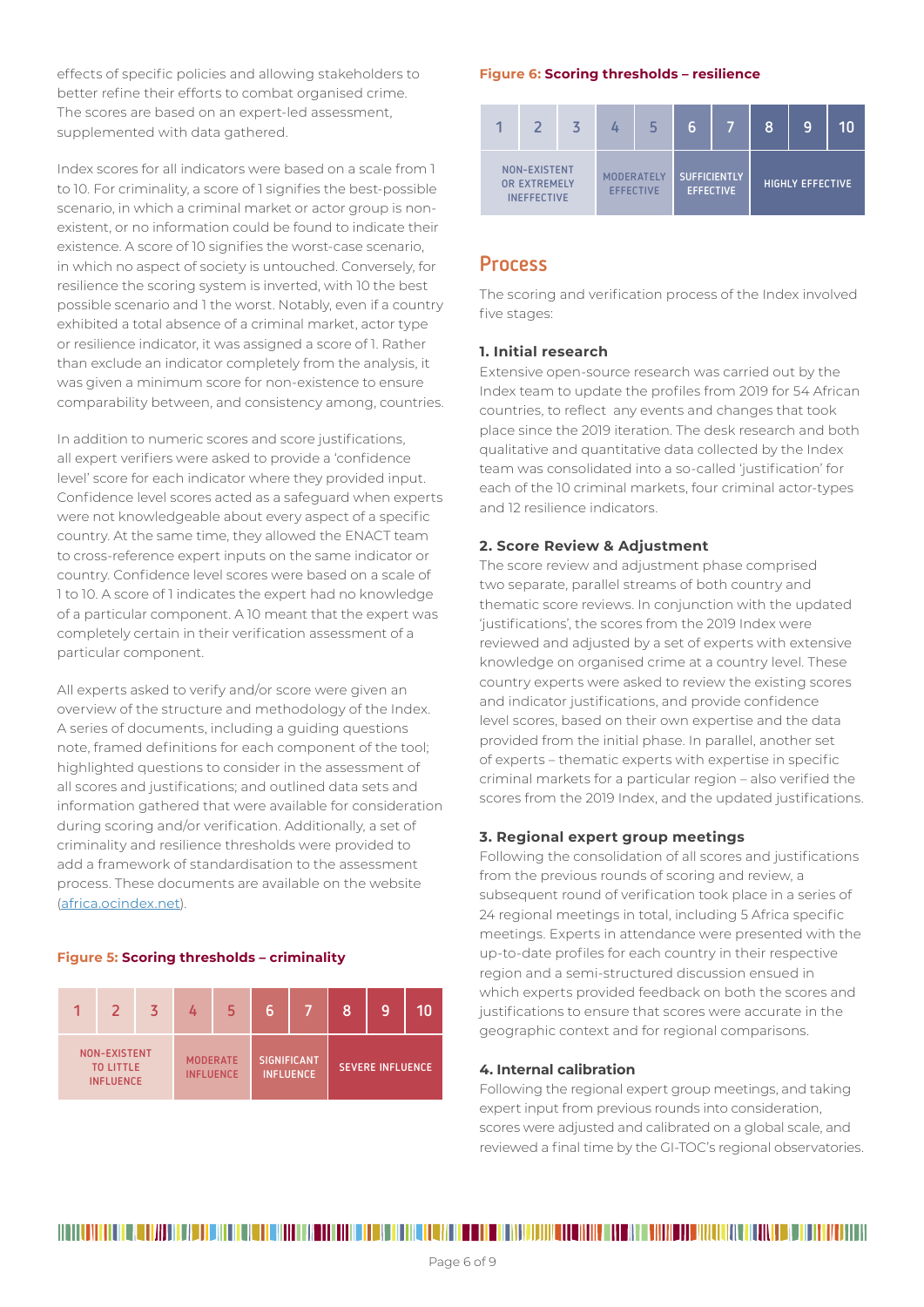

Experts at all stages were provided with an overview of the structure and methodology of the Index, the country scores, justifications and the original country research, and were asked to justify and substantiate any proposed changes. The same guiding questions and scoring thresholds were provided to standardise the assessment process. (These documents are available on the website, africa.ocindex.net). Scorers and reviewers were kept anonymous to all beyond the Index team to mitigate the likelihood that scores might be influenced.

# Information gaps

Data collection on organised crime presents a number of challenges, as information varies in terms of availability, reliability, uniformity and compatibility. Nevertheless, the GI-TOC has sought to overcome such challenges by crosschecking data sources where available and identifying proxy indicators, as needed.

These challenges and others were addressed through discussions with an expert technical reference group (see below) to enhance transparency and minimise obstacles in developing and disseminating information to the greatest extent possible.

# Expert selection and expert groups

The successful implementation of the Index depends not only on its tailored structural conceptualisation and data collection, but also on its ability to offer sound and reliable information to stakeholders and policymakers in their fight against organised crime. The input provided by over 100 technical, thematic and regional experts for Africa ensures credibility, accountability and transparency of the Index. The experts who were consulted throughout various stages of producing the Index were selected as representatives from numerous areas of expertise. Broadly speaking, they can be divided into four general groups:

- **• A technical reference group, who were convened to advise on the practical steps to undertake in the expansion of the Index tool, and Africa's placement when calibrated globally.**
- **• Experts specialising in the study of organised crime in specific countries and/or regions.**
- **• Thematic experts specialising in the study or understanding of specific forms of organised crime were consulted during the scoring and verification phase.**
- **• A group of external regional experts with expertise in countries and/or regions beyond organised crime provided a final review and verification mechanism for the Index scores and justifications.**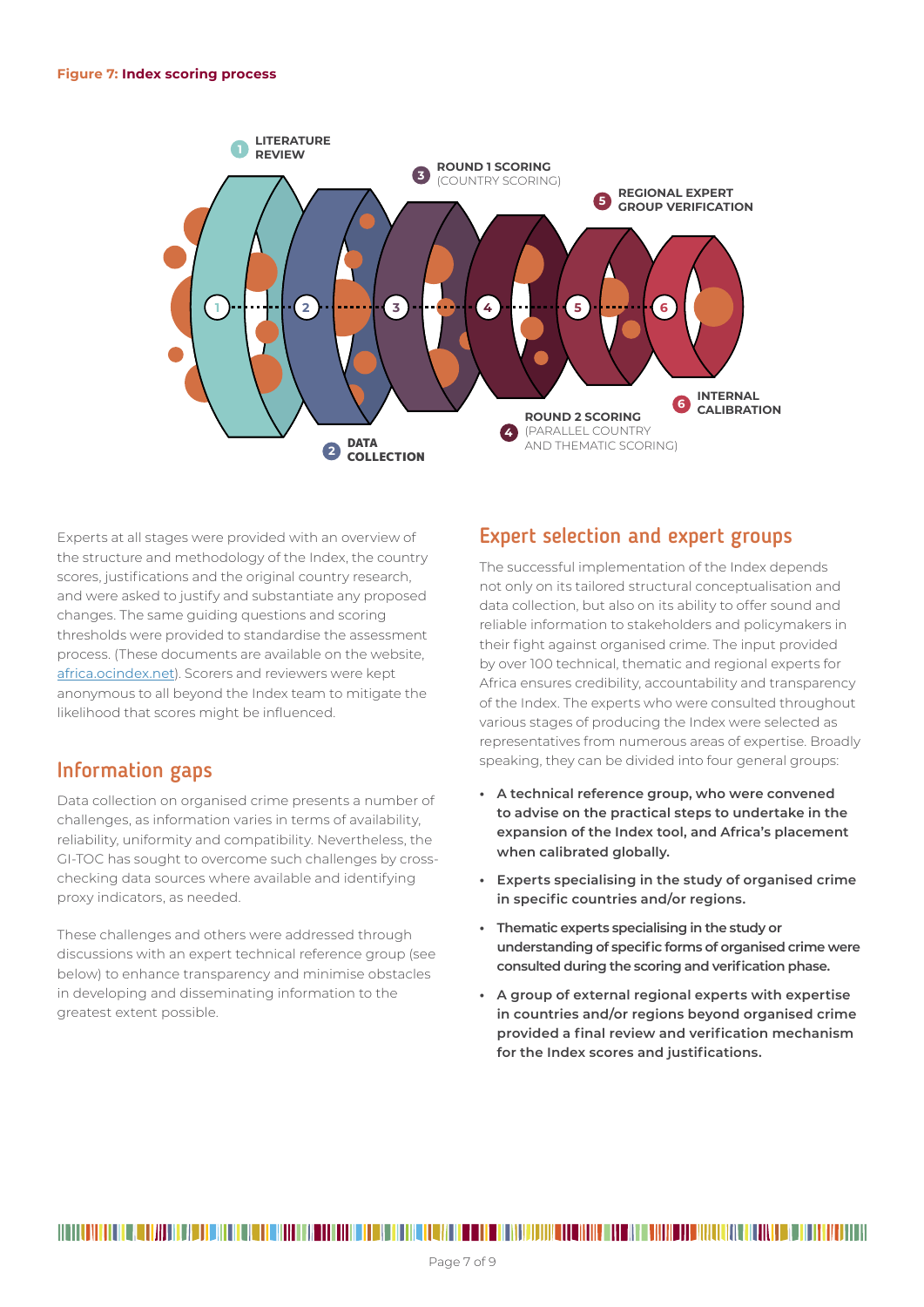

A technical reference group was convened to advise on the practical steps to undertake in developing the Index tool. As an advisory support and quality-control body, this group worked to evaluate among other things, Africa's position across two iterations and ease comparability risks when calibrated globally, enhance transparency and mitigate the risk of the tool not reaching intended audiences and drawing criticism. The group discussed and evaluated potential problems, such as the challenges arising from reliance on seizure data, multi-collinearity, variable selection and weighting.

Through meetings, members of the technical reference group provided input, peer review and quality assurance, supporting the development and implementation of the Index. The group, drawn from around the world, comprised multi-disciplinary experts in transnational organised crime, metrics and index development.

In addition to technical consultations, organisedcrime-specific – or thematic – experts were consulted throughout the data collection, scoring and verification phases of the Index. Both internal and external experts on organised crime were invited to provide feedback on country profiles and thematic sheets, including those with specific backgrounds in working on organised crime, as well as on illicit markets generally.

Finally, a group of external regional experts, with specific expertise in and knowledge of one or more countries and/or regions served as a final review and verification mechanism for Index scores and justifications. Using their regional expertise and knowledge, they advised the Index team on the scores presented, considering the coherence of content, contextual relevance, timeliness and conflict sensitivity.

Unlike the thematic experts, the regional experts did not necessarily have backgrounds in organised crime specifically. Rather, they had extensive knowledge of geographic regions more generally and came from a wide range of backgrounds, including academia, civil society, the criminal justice sector, journalism, economics and security.

Drawing on a large pool of experts, the Index team selected all individuals based on their academic backgrounds and extensive work experience in relevant fields. All experts had to be able to show evidence of their knowledge in a particular area, such as publication and conference presentation records. Notably, no serving government officials were invited to participate in developing the Index to ensure independence in analysis.

The input these independent technical, thematic and regional expert groups have provided ensures the Index's credibility, accountability and transparency. All data, scores, justifications and reports have undergone a rigorous evaluation process, ensuring the tool's criminality and resilience scores provide detailed insight into states' overall relationship to organised crime.

# **Limitations**

Recognising the difficulties in creating a tool that studies a subject matter that is incredibly varied and inherently clandestine, the Index, framed as an expertled assessment, naturally comes with limitations and potential biases. Nevertheless, the Index can be described as a worthwhile exercise, that we hope will become a catalyst for further debate.

On a methodological note, there are considerations that must be taken into account when interpreting the scores. First and foremost, the Index relies heavily on individual expert knowledge and experience, which introduces the possibility for an implicit bias, where experts' personal convictions might affect their judgement. The ramifications in this case are diametrically opposed. On the one hand, experts might have been too critical, given their knowledge of a specific country's deficiencies, and on the other, they might have been tempted to be too lenient. Although the latter was presumed more probable prior to the evaluation rounds, it was observed that experts tended to be more critical and often held countries, especially developed ones, to a higher standard. Throughout the development of the tool, we have